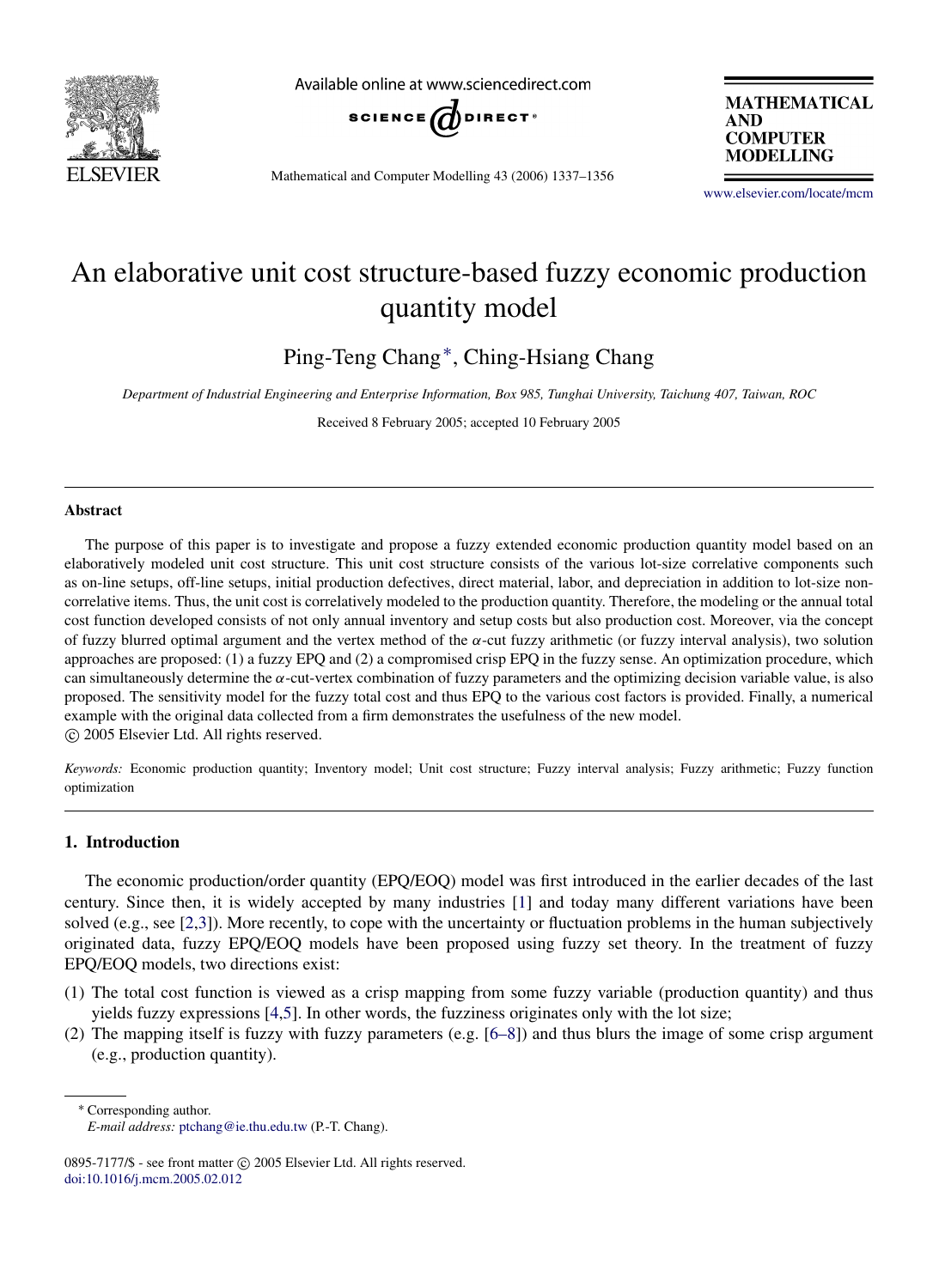In the second direction, most models have focused only on the directly defuzzified version of the fuzzy total cost function to obtain a compromised crisp EPQ/EOQ. This approach ignores the fact that in a fuzzy environment, the decision of EPQ/EOQ is also blurred. Vujosevic et al. [\[7\]](#page--1-6) considered four approaches to solving the fuzzy EOQ, two of which involved true minimization of fuzzy total cost. Yet, one of them apparently is a directly fuzzified version of the conventional crisp EOQ formula rather than being derived from the fuzzy total cost function. Therefore, there exists a fuzzy mathematical error [\(Appendix A\)](#page--1-7). In this paper, by using the concept of fuzzy blurred optimal argument on a nonfuzzy domain and the vertex method of  $\alpha$ -cut fuzzy arithmetic (or fuzzy interval analysis), a newly devised and extended EPQ model is proposed. Furthermore, a new algorithm and a corrective algorithm for the case where local extrema in the fuzzy EPQ exists that enable us to simultaneously obtain the combination of α-cut vertices of the fuzzy parameters and production quantity are also proposed.

In this newly extended EPQ model, the unit cost structure and its relationships to the inventory cost and total producing cost is thoroughly examined. In establishing the EPQ model, the inventory holding cost in which only a representative overall unit cost and setup cost are used often does not represent fully the essence of the inventory problem. The various cost components that contribute to a unit cost, such as direct materials and labor, energy, defectives, and part of equipment depreciation, etc., are all correlated to the production quantity. Consequently and inclusively the unit cost, unit-inventory carrying cost, and annual producing cost are all related to the production quantity. Thus, a more elaboratively modeled unit cost structure, which results in an EPQ model that extends and differs from the traditional EPQ model in including the elaboratively modeled unit cost and annual production cost, is needed and is proposed here.

Moreover, these costs may occur in a multi-stage production case where the stages may have different levels of influence. The importance of multi-process consideration in an EPQ problem was discussed in [\[9\]](#page--1-8) in a WIP inventory, material and product lot-size problem. Such consideration can lead to an insight into the true needs of process improvements and/or goals, which is also considered in this paper. With the above considerations, the proposed model is also extended to the sensitivity analysis mode by incorporating extra parameters that indicate a firm's process improvement goal and/or managerial capabilities in controlling these cost factors. The resulting model is termed the "fuzzy reinforced EPQ model".

The remainder of this paper is organized as follows: [Section 2](#page-1-0) presents the model development or total cost function, before the fuzzy set theory is applied. [Section 3](#page--1-9) then fuzzifies the total cost function with the proposed solution approaches. [Section 4](#page--1-10) presents the fuzzy reinforced version. [Section 5](#page--1-11) gives a numerical example illustrating the new model with the original data collected from a firm located in Taiwan. Finally, some conclusions and suggestions for possible future research directions are discussed.

### <span id="page-1-0"></span>2. Model development—total cost function

### *Notations*

- *q* production quantity per lot; with original lot size denoted as *q*<sup>0</sup>
- *c* unit cost (cost per unit product produced) with *q*; with unit cost under  $q_0$  denoted as  $c_0$
- *d* annual demand in units
- *n*<sub>0</sub> annual number of production cycles under  $q_0$ , i.e.,  $d/q_0$
- *r* demand quantity per day
- *p* production quantity per day
- $t_i$  production cycle time of process *i* under  $q_0$  not including on-line setup
- $s_i$  percentage of unit cost from initial production scraps of process *i* under  $q_0$
- $b_i$  percentage of unit cost from direct labor cost of process *i* under  $q_0$
- *e*<sup>*i*</sup> percentage of unit cost from facility/equipment depreciation and energy consumption of process *i* under  $q_0$
- *oi* time of on-line setup of process *i* per cycle
- *fi* time of off-line setup of process *i* per cycle
- $f t_i$  ratio of  $f_i$  to  $t_i$  of process *i* under  $q_0$
- *h* unit inventory cost as a percentage of the unit inventory value